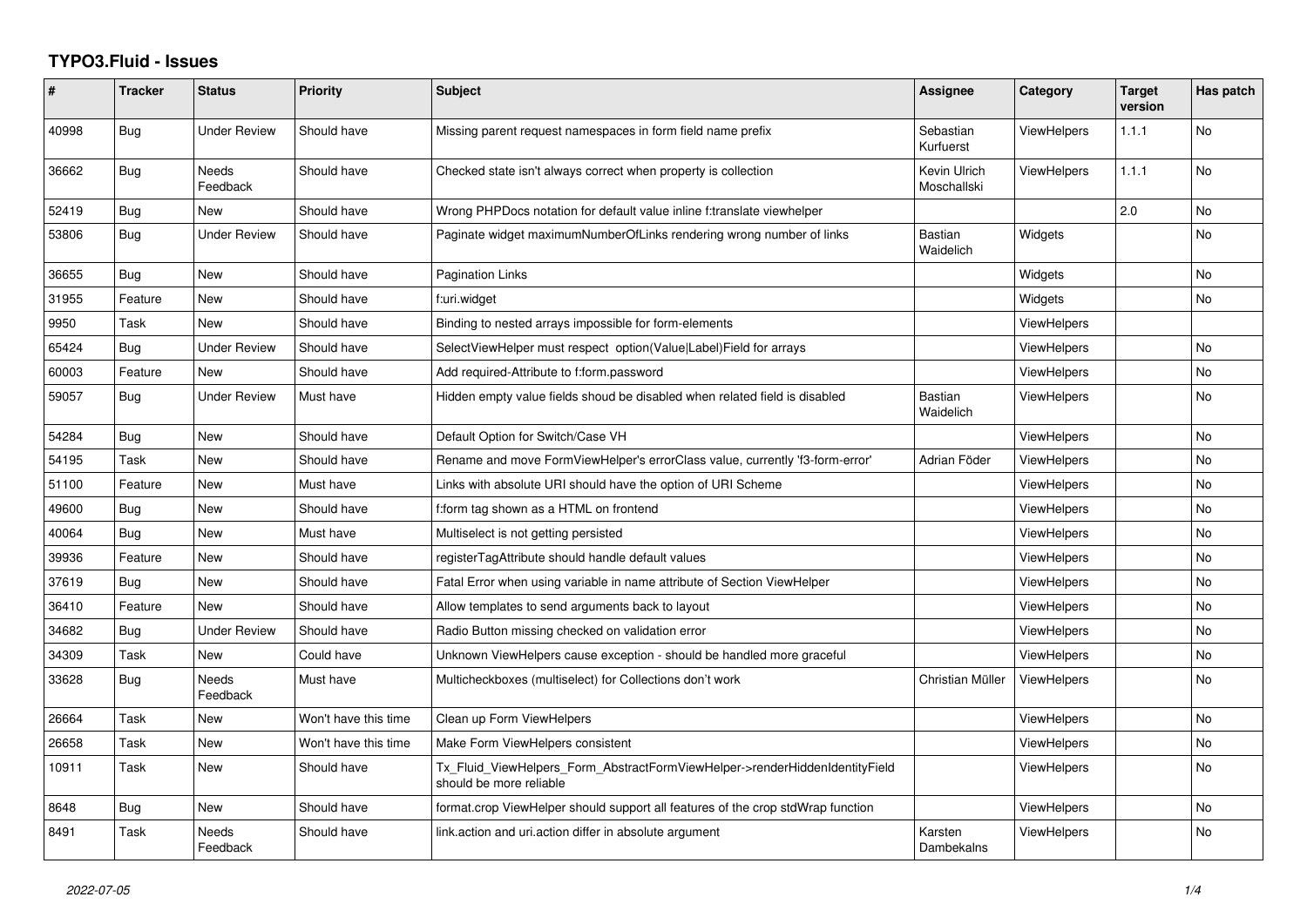| #     | <b>Tracker</b> | <b>Status</b>       | <b>Priority</b> | <b>Subject</b>                                                                            | <b>Assignee</b>             | Category    | <b>Target</b><br>version | Has patch |
|-------|----------------|---------------------|-----------------|-------------------------------------------------------------------------------------------|-----------------------------|-------------|--------------------------|-----------|
| 5933  | Feature        | Accepted            | Should have     | Optional section rendering                                                                | Sebastian<br>Kurfuerst      | ViewHelpers |                          | No        |
| 3725  | Feature        | New                 | Could have      | <b>CSS Engine</b>                                                                         | Christian Müller            | ViewHelpers |                          | No        |
| 60856 | Bug            | New                 | Must have       | Target attribute not supported by the form viewhelper                                     |                             | ViewHelpers |                          | Yes       |
| 58862 | Bug            | Needs<br>Feedback   | Should have     | FormViewHelper doesn't accept NULL as value for \$arguments                               | <b>Bastian</b><br>Waidelich | ViewHelpers |                          | Yes       |
| 30937 | Bug            | New                 | Should have     | CropViewHelper stringToTruncate can't be supplied so it can't be easily extended          |                             | ViewHelpers |                          | Yes       |
| 60181 | Feature        | New                 | Could have      | Caching mechanism for Fluid Views/Templates                                               |                             | View        |                          | No        |
| 45394 | Task           | New                 | Should have     | Forwardport Unit test for standalone view                                                 |                             | View        |                          | No        |
| 43072 | Task           | New                 | Should have     | Remove TOKENS for adding templates fallback in Backporter                                 |                             | View        |                          | No        |
| 38369 | <b>Bug</b>     | New                 | Must have       | Resource ViewHelpers should not fall back to request package                              |                             | View        |                          | No        |
| 8989  | Feature        | Needs<br>Feedback   | Could have      | Search path for fluid template files                                                      |                             | View        |                          | No        |
| 4704  | Feature        | <b>New</b>          | Should have     | Improve parsing exception messages                                                        |                             | Core        |                          |           |
| 1907  | Feature        | New                 | Could have      | Default values for view helpers based on context                                          |                             | Core        |                          |           |
| 46257 | Feature        | <b>Under Review</b> | Should have     | Add escape sequence support for Fluid                                                     |                             | Core        |                          | No        |
| 39990 | Bug            | New                 | Should have     | Same form twice in one template: hidden fields for empty values are only rendered<br>once |                             | Core        |                          | No        |
| 33551 | <b>Bug</b>     | New                 | Must have       | View helper values break out of a partial scope                                           | Sebastian<br>Kurfuerst      | Core        |                          | No        |
| 33394 | Feature        | Needs<br>Feedback   | Should have     | Logical expression parser for BooleanNode                                                 | <b>Tobias Liebig</b>        | Core        |                          | No        |
| 30555 | Feature        | New                 | Could have      | Make TagBuilder more extensible                                                           |                             | Core        |                          | No        |
| 27607 | <b>Bug</b>     | New                 | Must have       | Make Fluid comparisons work when first element is STRING, second is NULL.                 |                             | Core        |                          | No        |
| 12863 | Bug            | New                 | Should have     | Attributes of a viewhelper can't contain a '-'                                            | Sebastian<br>Kurfuerst      | Core        |                          | No        |
| 10472 | Feature        | New                 | Could have      | Fluid Standalone distribution                                                             |                             | Core        |                          | No        |
| 3481  | Bug            | <b>New</b>          | Should have     | Use ViewHelperVariableContainer in PostParseFacet                                         |                             | Core        |                          | No.       |
| 51239 | <b>Bug</b>     | <b>Under Review</b> | Must have       | AbstractViewHelper use incorrect method signature for "\$this->systemLogger->log()"       | Adrian Föder                | Core        |                          | Yes       |
| 32035 | Task           | New                 | Should have     | Improve fluid error messages                                                              |                             | Core        |                          | Yes       |
| 7608  | Feature        | New                 | Could have      | Configurable shorthand/object accessor delimiters                                         |                             | Core        |                          | Yes       |
| 52536 | Bug            | <b>Under Review</b> | Should have     | Errorclass not set if no property-attribute set                                           |                             |             |                          |           |
| 48355 | Feature        | New                 | Could have      | Assign output of viewhelper to template variable for further processing.                  |                             |             |                          |           |
| 45345 | Feature        | Needs<br>Feedback   | Should have     | Easy to use comments for fluid that won't show in output                                  |                             |             |                          |           |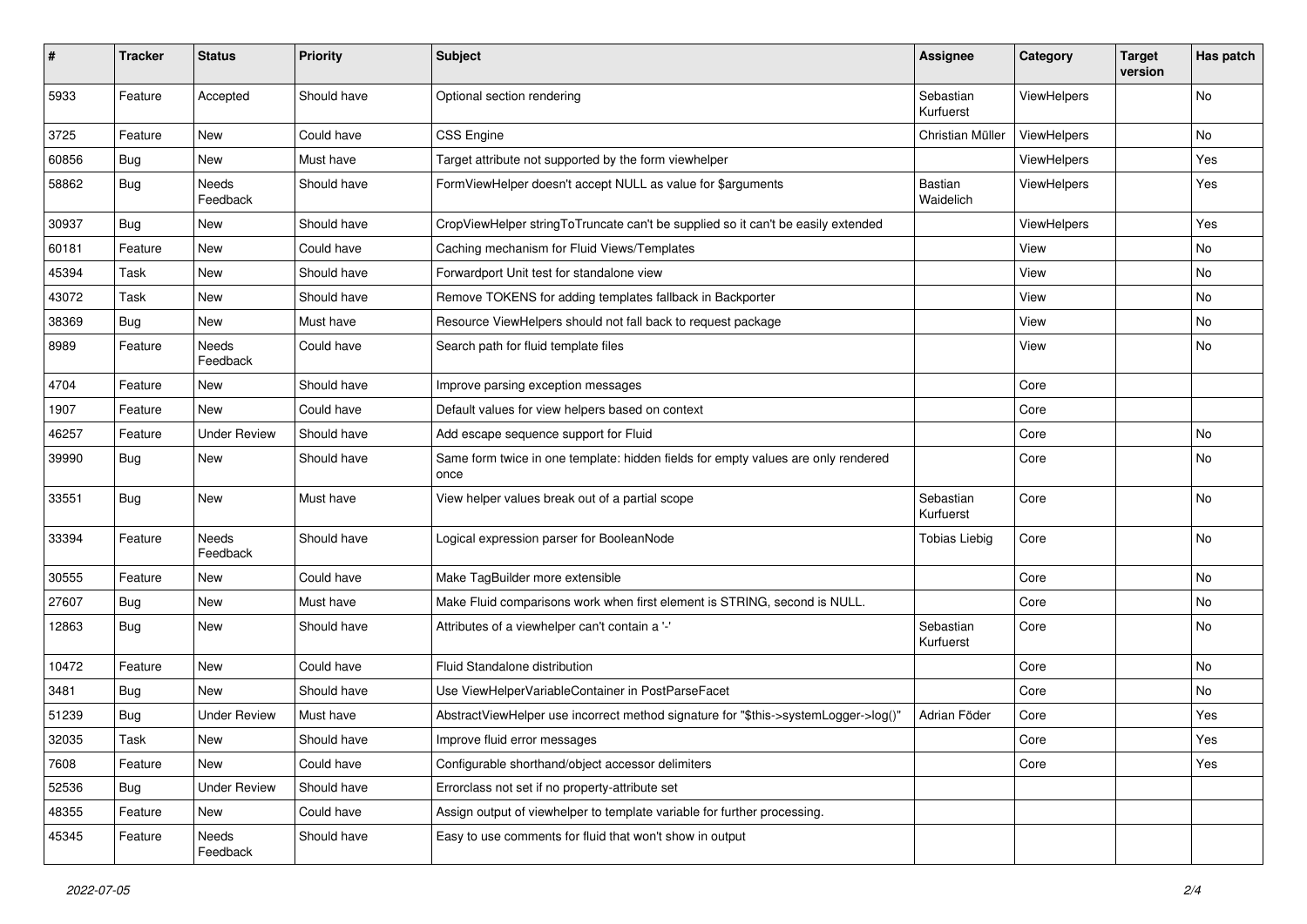| #     | <b>Tracker</b> | <b>Status</b>       | <b>Priority</b> | Subject                                                                                                     | <b>Assignee</b>        | Category | <b>Target</b><br>version | Has patch |
|-------|----------------|---------------------|-----------------|-------------------------------------------------------------------------------------------------------------|------------------------|----------|--------------------------|-----------|
| 13045 | Bug            | New                 | Should have     | Entity decode of strings are different between if-conditions and output of variable                         |                        |          |                          |           |
| 9514  | Feature        | <b>New</b>          | Should have     | Support explicit Array Arguments for ViewHelpers                                                            |                        |          |                          |           |
| 9005  | Feature        | Accepted            | Could have      | Fluid Template Analyzer (FTA)                                                                               | Sebastian<br>Kurfuerst |          |                          |           |
| 60271 | Feature        | New                 | Should have     | Paginate viewhelper, should also support arrays                                                             |                        |          |                          | No        |
| 58983 | Bug            | New                 | Should have     | format.date does not respect linebreaks and throws exception                                                |                        |          |                          | No        |
| 58921 | Bug            | New                 | Should have     | f:form.* VHs crash if NOT inside f:form but followed by f:form                                              |                        |          |                          | No        |
| 57885 | Bug            | New                 | Must have       | Inputs are cleared from a second form if the first form produced a vallidation error                        |                        |          |                          | No        |
| 56237 | Task           | New                 | Should have     | in-line (Condition) View Helpers should not evaluate on parsing                                             |                        |          |                          | No        |
| 55008 | Bug            | <b>Under Review</b> | Should have     | Interceptors should be used in Partials                                                                     | Christian Müller       |          |                          | No        |
| 52640 | Feature        | <b>Under Review</b> | Should have     | Create an UnlessViewHelper as opposite to the IfViewHelper                                                  | Marc Neuhaus           |          |                          | No        |
| 52591 | Bug            | New                 | Should have     | The Pagination Widget broken for joined objects                                                             |                        |          |                          | No        |
| 51277 | Feature        | New                 | Should have     | ViewHelper context should be aware of actual file occurrence                                                |                        |          |                          | No        |
| 50888 | Bug            | <b>Under Review</b> | Should have     | WSOD by changing name of section and if Fluid caches are generated                                          |                        |          |                          | No        |
| 49756 | Feature        | <b>Under Review</b> | Should have     | Select values by array key in checkbox viewhelper                                                           |                        |          |                          | No        |
| 49038 | Bug            | New                 | Must have       | form.select does not select the first item if prependOptionValue is used                                    |                        |          |                          | No        |
| 47669 | Task           | New                 | Should have     | FormViewHelper does not define the default request method                                                   |                        |          |                          | No        |
| 47006 | Bug            | <b>Under Review</b> | Should have     | widget identifier are not unique                                                                            |                        |          |                          | No        |
| 46545 | Feature        | <b>New</b>          | Should have     | Better support for arrays in options of SelectViewHelper                                                    |                        |          |                          | No        |
| 46091 | Task           | Needs<br>Feedback   | Should have     | Show source file name and position on exceptions during parsing                                             |                        |          |                          | No        |
| 45153 | Feature        | New                 | Should have     | f:be.menus.actionMenuItem - Detection of the current select option is insufficient                          |                        |          |                          | No        |
| 43071 | Task           | New                 | Should have     | Remove TOKENS for adding fallback teplates in B                                                             |                        |          |                          | No        |
| 42743 | Task           | New                 | Should have     | Remove inline style for hidden form fields                                                                  |                        |          |                          | No        |
| 42397 | Feature        | New                 | Should have     | Missing viewhelper for general links                                                                        |                        |          |                          | No        |
| 40081 | Feature        | New                 | Should have     | Allow assigned variables as keys in arrays                                                                  |                        |          |                          | No        |
| 38130 | Feature        | New                 | Should have     | Checkboxes and multiple select fields should have an assignable default value                               |                        |          |                          | No        |
| 37095 | Feature        | New                 | Should have     | It should be possible to set a different template on a Fluid TemplateView inside an<br>action               | Christopher<br>Hlubek  |          |                          | No        |
| 33215 | Feature        | New                 | Should have     | RFC: Dynamic values in ObjectAccess paths                                                                   |                        |          |                          | No        |
| 28554 | Bug            | New                 | Should have     | (v4) implement feature flag to disable caching                                                              |                        |          |                          | No        |
| 28553 | Bug            | New                 | Should have     | improve XHProf test setup                                                                                   |                        |          |                          | No        |
| 28552 | <b>Bug</b>     | New                 | Should have     | (v5) write ViewHelper test for compiled run; adjust functional test to do two passes<br>(uncached & cached) |                        |          |                          | No        |